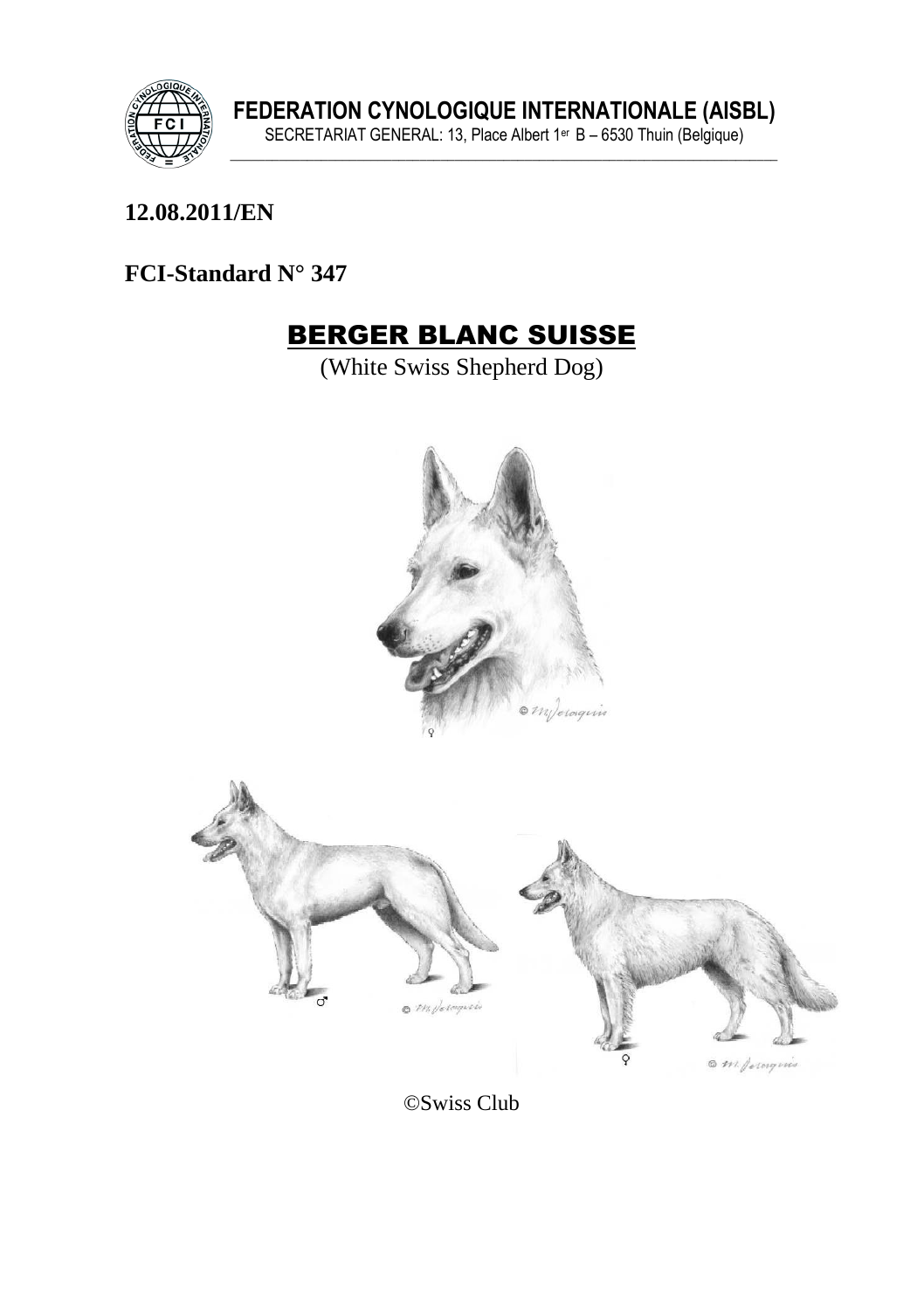**TRANSLATION**: Mrs R. Binder / Official language (FR).

**ORIGIN**: Switzerland.

#### **DATE OF PUBLICATION OF THE OFFICIAL VALID STANDARD**: 04.07.2011.

**UTILIZATION**: Companion and family dog.

| FCI-CLASSIFICATION: Group 1 Sheepdogs and Cattle Dogs |                        |                       |
|-------------------------------------------------------|------------------------|-----------------------|
|                                                       |                        | (except Swiss Cattle) |
|                                                       |                        | Dogs).                |
|                                                       |                        | Section 1 Sheepdogs.  |
|                                                       | Without working trial. |                       |

**BRIEF HISTORICAL SUMMARY**: In the USA and Canada White Shepherd dogs have gradually become to be accepted as a distinct breed. The first dogs of this breed were imported to Switzerland in the early 70ies. The American male "Lobo", whelped on 5th of March 1966, can be considered as the progenitor of the breed in Switzerland. The descendants of this male registered with the Swiss Stud Book (LOS) and other White Shepherd dogs imported from the USA and Canada, gradually multiplied. There now exists a big number of pure-bred over several generations White Shepherd dogs throughout Europe. These dogs have been registered as a new breed in the appendix of the Swiss Stud Book (LOS) since June 1991

**GENERAL APPEARANCE**: A powerful, well-muscled, mediumsized, White Shepherd dog with erect ears, double coat which is either of medium length or long; elongated shape; medium sized bone and elegant, harmonious outline.

**IMPORTANT PROPORTIONS**: Moderately long rectangular shape: body length (from the point of shoulder to point of buttock) to height at withers  $= 12:10$ .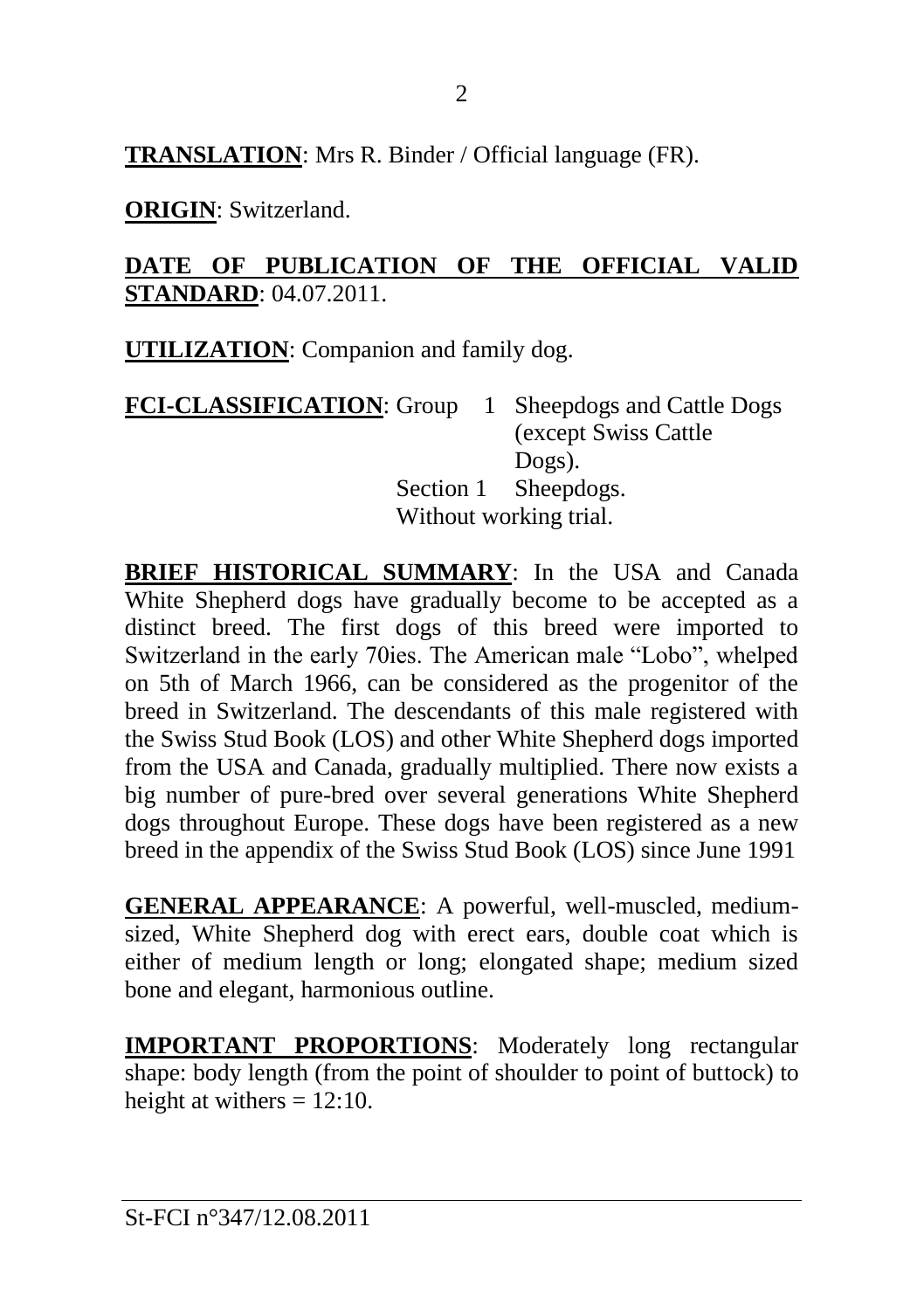The distance from the stop to the tip of the nose is slightly more than the distance from the stop to the occipital protuberance.

**BEHAVIOUR/ TEMPERAMENT**: Lively and balanced temperament, enjoys action, attentive with good ability to be trained. Friendly and discreet. High social competence and devoted to his owner. Never afraid or aggressive without provocation. A joyful and easy to teach working and sporting dog with capability for all round education. High social competence allows for a marked ability to adapt and integrate to all kinds of social events and situations.

#### **HEAD**

CRANIAL REGION: Strong, clean cut and finely chiselled, in good proportion to the body. Wedge-shaped, seen from above and from the side. Axes of skull and muzzle parallel.

Skull: Only slightly rounded; central furrow only slightly perceptible.

Stop: Slightly marked, but clearly perceptible.

# FACIAL REGION:

Nose: Medium-sized; black pigmentation desired; snow nose and lighter nose accepted.

Muzzle: Powerful and moderately long in relation to the skull; nasal bridge and lower line of muzzle straight, slightly convergent towards the nose.

Lips: Dry, closing tightly, as black as possible.

Jaws/Teeth: Powerful and complete, scissor bite. The teeth should be set square to the jaw.

**EYES**: Medium-sized, almond shaped, placed a little obliquely; colour brown to dark-brown; eye lids well fitting with black eye-rims desirable.

**EARS**: Erect ears, set high, parallel and directed forward; in the shape of an elongated triangle with the tip slightly rounded.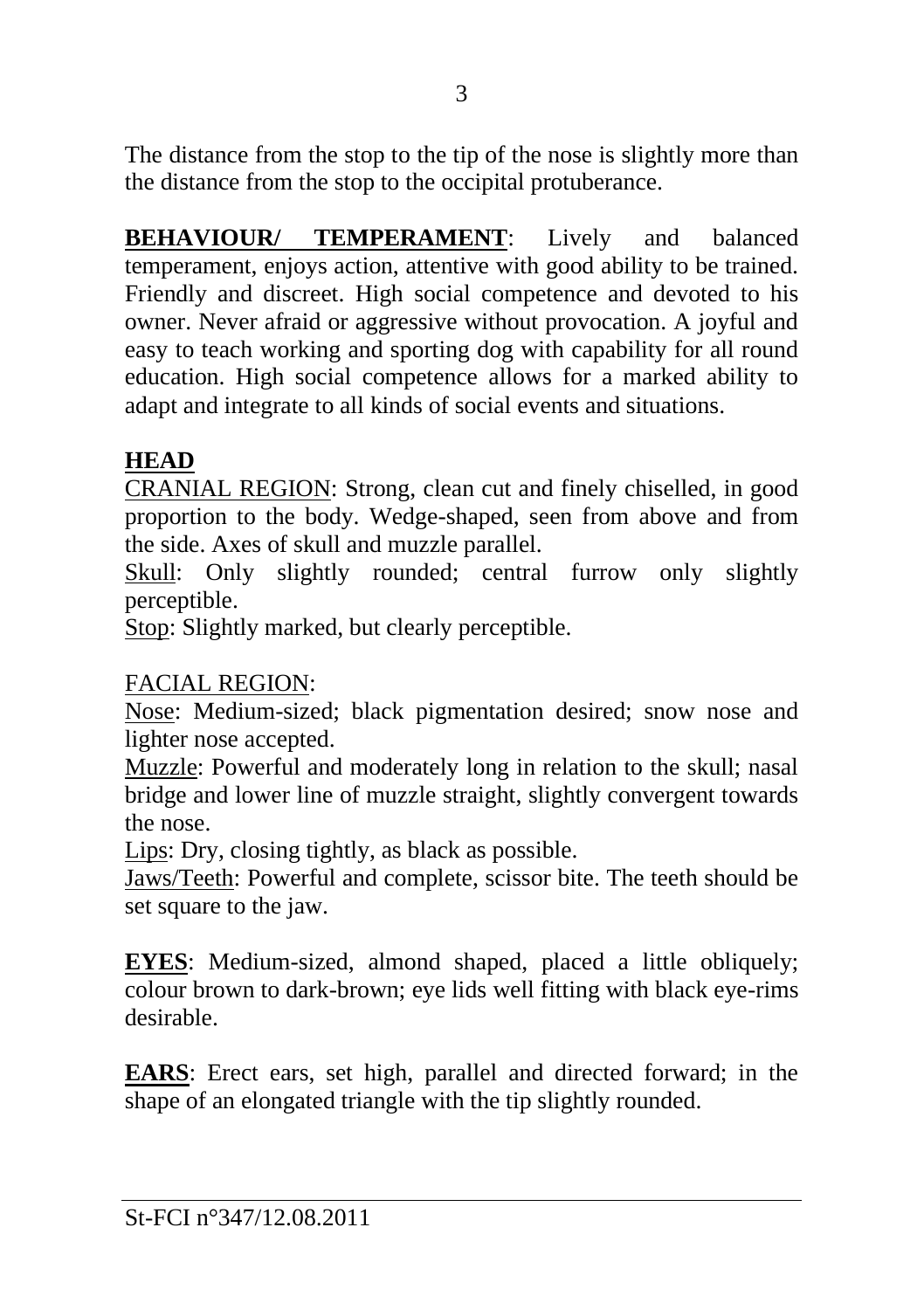**NECK**: Moderately long and well muscled, with harmonious set-on to the body, without dewlap; the elegantly arched neckline runs in a continuous line from the moderately high carried head to the withers.

# **BODY**:

Top line: Strong, muscular, medium-long.

Withers: Pronounced.

Back: Level, firm.

Loin: Strongly muscled.

Croup: Long and of medium width; gently sloping from the set-on to root of tail.

Chest: Not too broad; deep (about 50 % of the height at the withers); reaching to the elbows; ribcage oval; extending well to the rear. Prominent fore chest.

Underline and belly: Flanks slender, firm; underline moderately tucked up.

**TAIL**: Bushy sabre tail, tapering to the tip; set on rather low; reaching at least to the hock joint; at rest, it hangs either straight down or with a slight saber-like curve in its last third part; in action carried higher, but never above the topline.

# **LIMBS**

# FOREQUARTERS:

General appearance: Strong, sinewy, medium bone. Straight, seen from the front; only moderately broad stance; seen in profile, well angulated.

Shoulder: Shoulder blade long and well laid back; well angulated; whole shoulder strongly muscled.

Upper arm: Adequately long, strong muscles.

Elbow: Close fitting.

Forearm: Long, straight, sinewy.

Metacarpus (Pastern): Firm and only slightly oblique.

Forefeet: Oval, toes tight and well arched; firm black pads; dark nails desired.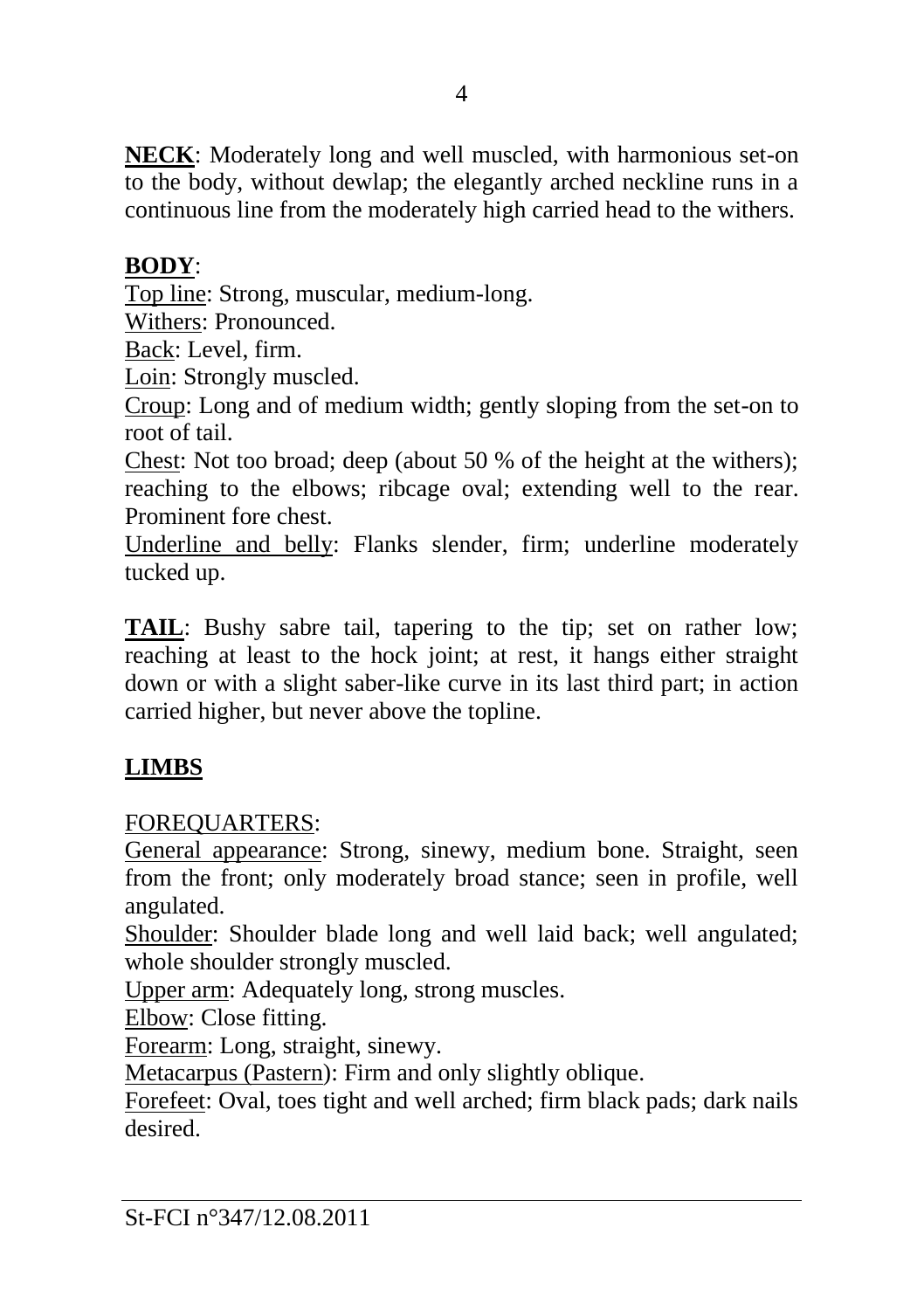# HINDQUARTERS:

General appearance: Strong, sinewy, medium bone.

Seen from the rear straight and parallel; standing not too wide; seen from the side with adequate angulation.

Thigh: Medium-long, strongly muscled.

Stifle (Knee): Adequate angulation*.* 

Lower thigh: Medium-long, oblique, with solid bone and well muscled.

Hock joint: Powerful, well angulated.

Metatarsus (Rear pastern): Moderately long, straight, sinewy.

Hind feet: Oval, hind feet a little longer than forefeet; toes tight and well arched; firm black pads; dark nails desired.

**GAIT / MOVEMENT:** Rhythmical sequences of steps with even drive and enduring; front legs reaching out far, with strong thrust; trot is ground covering and easy.

**SKIN:** Without folds; dark pigmentation.

#### **COAT**:

Hair:

Medium length coat: Dense, close-lying double coat; abundant undercoat covered with hard, straight protection hair; face, ears and front of legs are covered with shorter hair; at the neck and the back of the legs the coat is slightly longer. Slightly wavy, hard hair is permitted.

Long coat: Dense, close-lying double coat; abundant undercoat covered with hard, straight protection hair; face, ears and front of legs are covered with shorter hair; at the neck the long coat forms a distinct mane and at the back of the legs it forms trousers and the hair on the tail is bushy. The coat length should never be exaggerated. Slightly wavy, hard hair is permitted.

Colour: White.

# **SIZE AND WEIGHT**:

Height at the withers: Males: 58 - 66 cms. Females: 53 - 61 cms.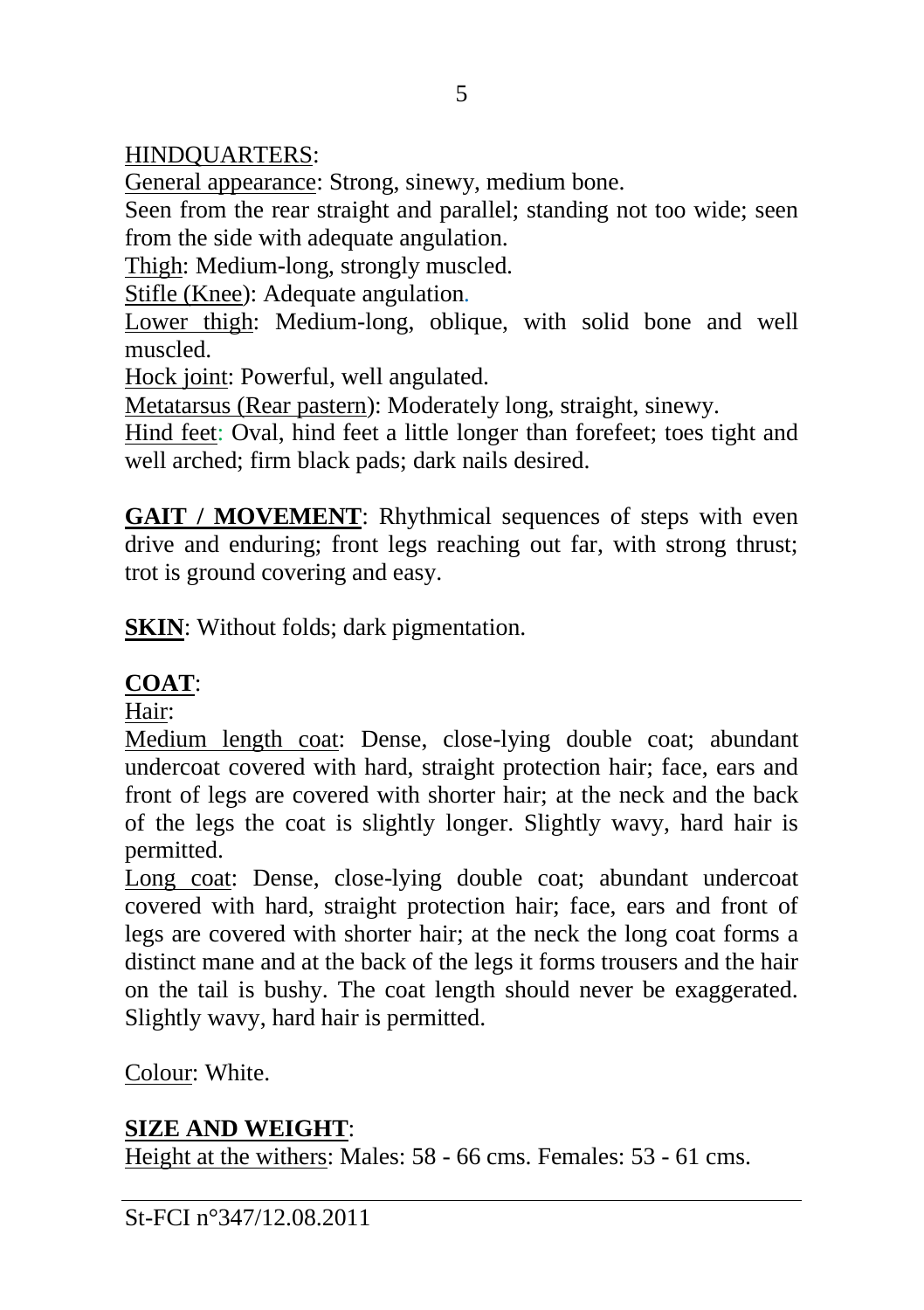Weight: Males: ca. 30 - 40 kgs. Females: ca. 25 - 35 kgs. Typical dogs slightly under- or oversized should not be disqualified.

# **FAULTS**:

Any departure from the foregoing points should be considered a fault and the seriousness with which the fault should be regarded should be in exact proportion to its degree and its effect upon the health and welfare of the dog and its ability to perform its traditional work.

- Slight fawn coloured overlay (light yellow or fawn shade) on eartips, on back and upper part of tail.
- Partial loss of pigment of flecked appearance on nose, lips and/or eye rims.
- Dewclaws. Except in countries where their removal is forbidden by law.

# **SEVERE FAULTS**:

- Heavy appearance, too short build (square outline).
- Absence of sexual dimorphism.
- Missing more than two PM1; the M3 are not taken into account.
- Drop (hanging) ears, semi-pricked ears, button ears.
- Severely sloping backline.
- Ringtail, kinked tail, hook tail, tail carried over back.
- Soft, silky topcoat; woolly, curly, open coat; distinctly long hair without undercoat.
- Distinct fawn colour (distinct yellowish or tawny overlay) on ear tips, back and upper side of the tail.

# **DISQUALIFYING FAULTS**:

- Aggressive or overly shy dogs.
- Any dog clearly showing physical or behavioural abnormalities.
- Anxiety, high grade fearfulness, aggressiveness due to anxiety, unnecessary aggression, lethargic behaviour.
- One eye or both blue, protruding eyes.
- Entropion, ectropion.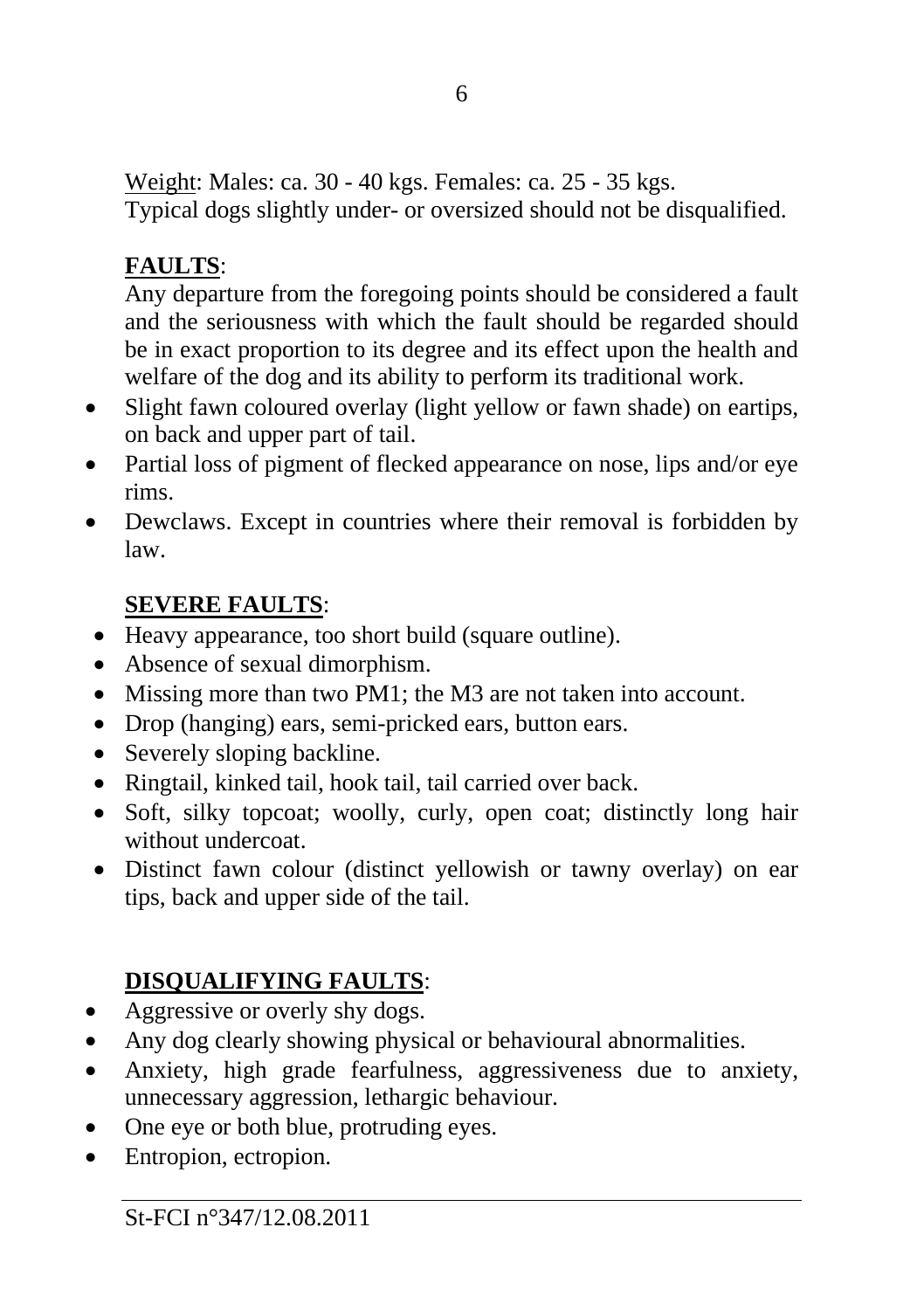- Over- or undershot mouth, wry mouth.
- Total loss of pigment on nose, lips and/or eye rims.
- Total loss of pigment in the skin and on the pads.
- Albinism.

# **N.B**:

- Male animals should have two apparently normal testicles fully descended into the scrotum.
- Only functionally and clinically healthy dogs, with breed typical conformation, should be used for breeding.